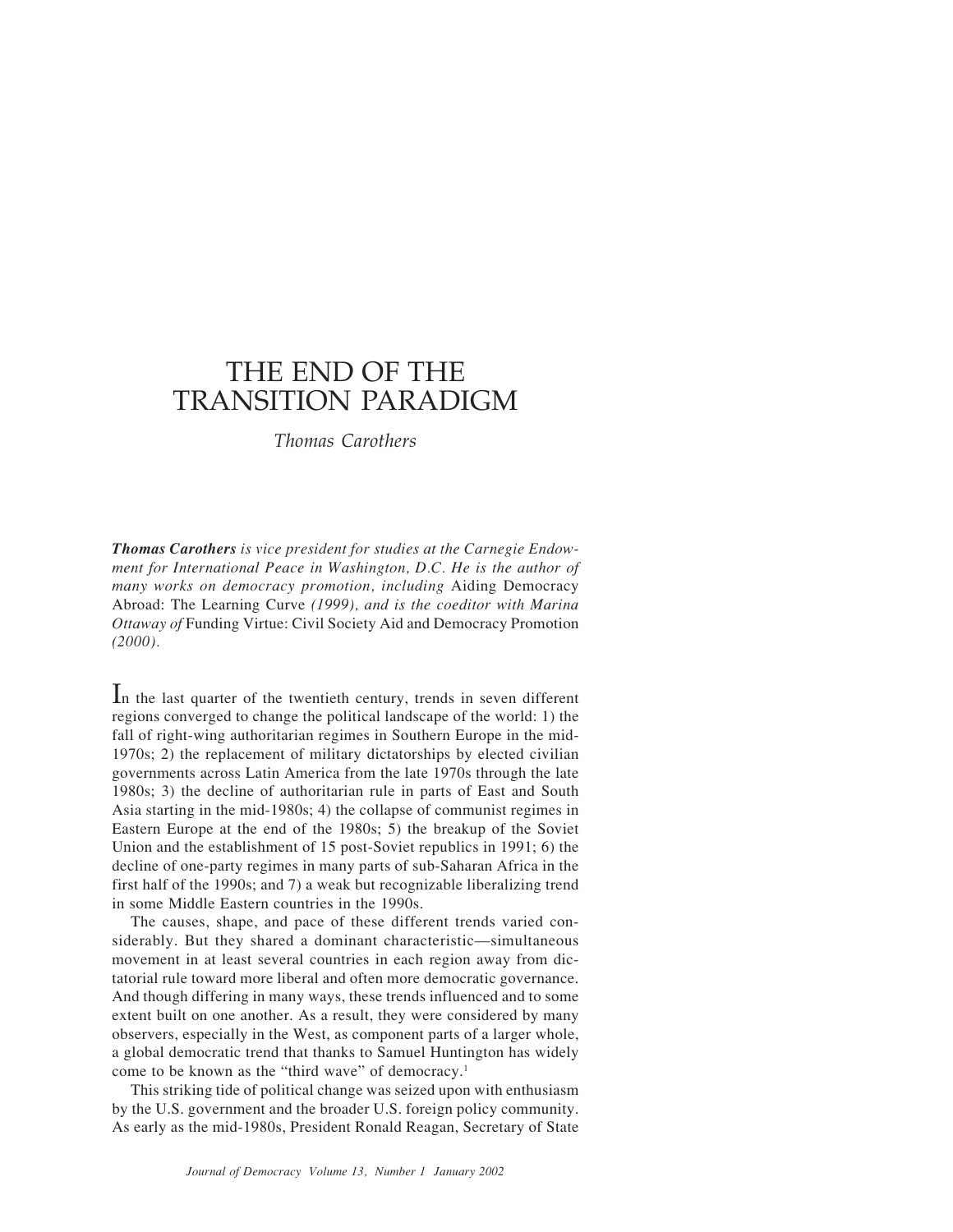George Shultz, and other high-level U.S. officials were referring regularly to "the worldwide democratic revolution." During the 1980s, an active array of governmental, quasi-governmental, and nongovernmental organizations devoted to promoting democracy abroad sprang into being. This new democracy-promotion community had a pressing need for an analytic framework to conceptualize and respond to the ongoing political events. Confronted with the initial parts of the third wave—democratization in Southern Europe, Latin America, and a few countries in Asia (especially the Philippines)—the U.S. democracy community rapidly embraced an analytic model of democratic transition. It was derived principally from their own interpretation of the patterns of democratic change taking place, but also to a lesser extent from the early works of the emergent academic field of "transitology," above all the seminal work of Guillermo O'Donnell and Philippe Schmitter.<sup>2</sup>

As the third wave spread to Eastern Europe, the Soviet Union, sub-Saharan Africa, and elsewhere in the 1990s, democracy promoters extended this model as a universal paradigm for understanding democratization. It became ubiquitous in U.S. policy circles as a way of talking about, thinking about, and designing interventions in processes of political change around the world. And it stayed remarkably constant despite many variations in those patterns of political change and a stream of increasingly diverse scholarly views about the course and nature of democratic transitions.<sup>3</sup>

The transition paradigm has been somewhat useful during a time of momentous and often surprising political upheaval in the world. But it is increasingly clear that reality is no longer conforming to the model. Many countries that policy makers and aid practitioners persist in calling "transitional" are not in transition to democracy, and of the democratic transitions that are under way, more than a few are not following the model. Sticking with the paradigm beyond its useful life is retarding evolution in the field of democratic assistance and is leading policy makers astray in other ways. It is time to recognize that the transition paradigm has outlived its usefulness and to look for a better lens.

# **Core Assumptions**

Five core assumptions define the transition paradigm. The first, which is an umbrella for all the others, is that any country moving *away* from dictatorial rule can be considered a country in transition *toward* democracy. Especially in the first half of the 1990s, when political change accelerated in many regions, numerous policy makers and aid practitioners reflexively labeled any formerly authoritarian country that was attempting some political liberalization as a "transitional country." The set of "transitional countries" swelled dramatically, and nearly 100 countries (approximately 20 in Latin America, 25 in Eastern Europe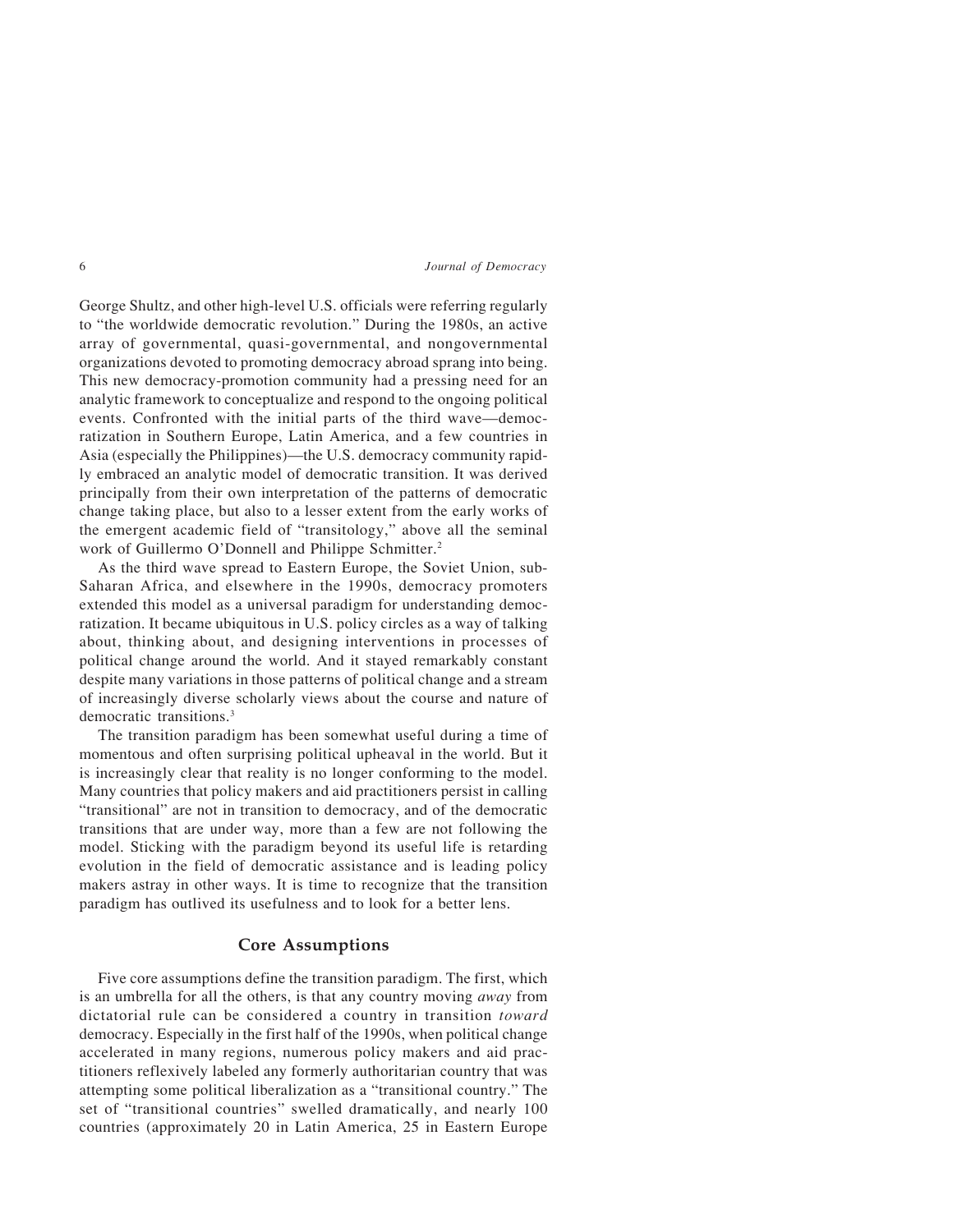and the former Soviet Union, 30 in sub-Saharan Africa, 10 in Asia, and 5 in the Middle East) were thrown into the conceptual pot of the transition paradigm. Once so labeled, their political life was automatically analyzed in terms of their movement toward or away from democracy, and they were held up to the implicit expectations of the paradigm, as detailed below. To cite just one especially astonishing example, the U.S. Agency for International Development (USAID) continues to describe the Democratic Republic of Congo (Kinshasa), a strife-wracked country undergoing a turgid, often opaque, and rarely very democratic process of political change, as a country in "transition to a democratic, free market society."4

The second assumption is that democratization tends to unfold in a set sequence of stages. First there occurs the *opening,* a period of democratic ferment and political liberalization in which cracks appear in the ruling dictatorial regime, with the most prominent fault line being that between hardliners and softliners. There follows the *breakthrough* the collapse of the regime and the rapid emergence of a new, democratic system, with the coming to power of a new government through national elections and the establishment of a democratic institutional structure, often through the promulgation of a new constitution. After the transition comes *consolidation,* a slow but purposeful process in which democratic forms are transformed into democratic substance through the reform of state institutions, the regularization of elections, the strengthening of civil society, and the overall habituation of the society to the new democratic "rules of the game."5

Democracy activists admit that it is not inevitable that transitional countries will move steadily on this assumed path from opening and breakthrough to consolidation. Transitional countries, they say, can and do go backward or stagnate as well as move forward along the path. Yet even the deviations from the assumed sequence that they are willing to acknowledge are defined in terms of the path itself. The options are all cast in terms of the speed and direction with which countries move on the path, not in terms of movement that does not conform with the path at all. And at least in the peak years of the third wave, many democracy enthusiasts clearly believed that, while the success of the dozens of new transitions was not assured, democratization was in some important sense a natural process, one that was likely to flourish once the initial breakthrough occurred. No small amount of democratic teleology is implicit in the transition paradigm, no matter how much its adherents have denied  $it.^6$ 

Related to the idea of a core sequence of democratization is the third assumption—the belief in the determinative importance of elections. Democracy promoters have not been guilty—as critics often charge of believing that elections equal democracy. For years they have advocated and pursued a much broader range of assistance programs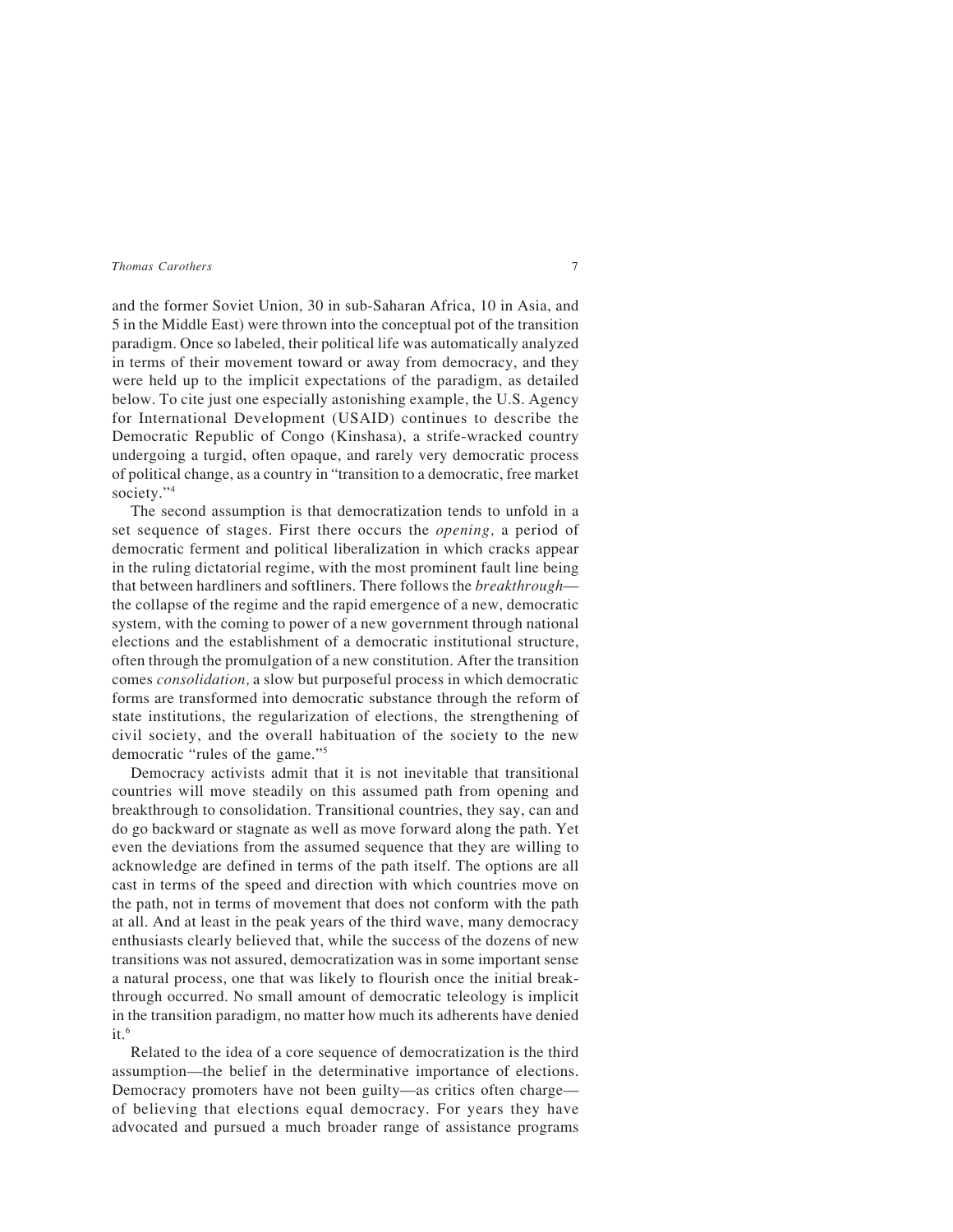than just elections-focused efforts. Nevertheless, they have tended to hold very high expectations for what the establishment of regular, genuine elections will do for democratization. Not only will elections give new postdictatorial governments democratic legitimacy, they believe, but the elections will serve to broaden and deepen political participation and the democratic accountability of the state to its citizens. In other words, it has been assumed that in attempted transitions to democracy, elections will be not just a foundation stone but a key generator over time of further democratic reforms.

A fourth assumption is that the underlying conditions in transitional countries—their economic level, political history, institutional legacies, ethnic make-up, sociocultural traditions, or other "structural" features will not be major factors in either the onset or the outcome of the transition process. A remarkable characteristic of the early period of the third wave was that democracy seemed to be breaking out in the most unlikely and unexpected places, whether Mongolia, Albania, or Mauritania. All that seemed to be necessary for democratization was a decision by a country's political elites to move toward democracy and an ability on the part of those elites to fend off the contrary actions of remaining antidemocratic forces.

The dynamism and remarkable scope of the third wave buried old, deterministic, and often culturally noxious assumptions about democracy, such as that only countries with an American-style middle class or a heritage of Protestant individualism could become democratic. For policy makers and aid practitioners this new outlook was a break from the longstanding Cold War mindset that most countries in the developing world were "not ready for democracy," a mindset that dovetailed with U.S. policies of propping up anticommunist dictators around the world. Some of the early works in transitology also reflected the "no preconditions" view of democratization, a shift within the academic literature that had begun in 1970 with Dankwart Rustow's seminal article, "Transitions to Democracy: Toward a Dynamic Model."7 For both the scholarly and policy communities, the new "no preconditions" outlook was a gratifyingly optimistic, even liberating view that translated easily across borders as the encouraging message that, when it comes to democracy, "anyone can do it."

Fifth, the transition paradigm rests on the assumption that the democratic transitions making up the third wave are being built on coherent, functioning states. The process of democratization is assumed to include some redesign of state institutions—such as the creation of new electoral institutions, parliamentary reform, and judicial reform but as a modification of already functioning states.<sup>8</sup> As they arrived at their frameworks for understanding democratization, democracy aid practitioners did not give significant attention to the challenge of a society trying to democratize while it is grappling with the reality of building a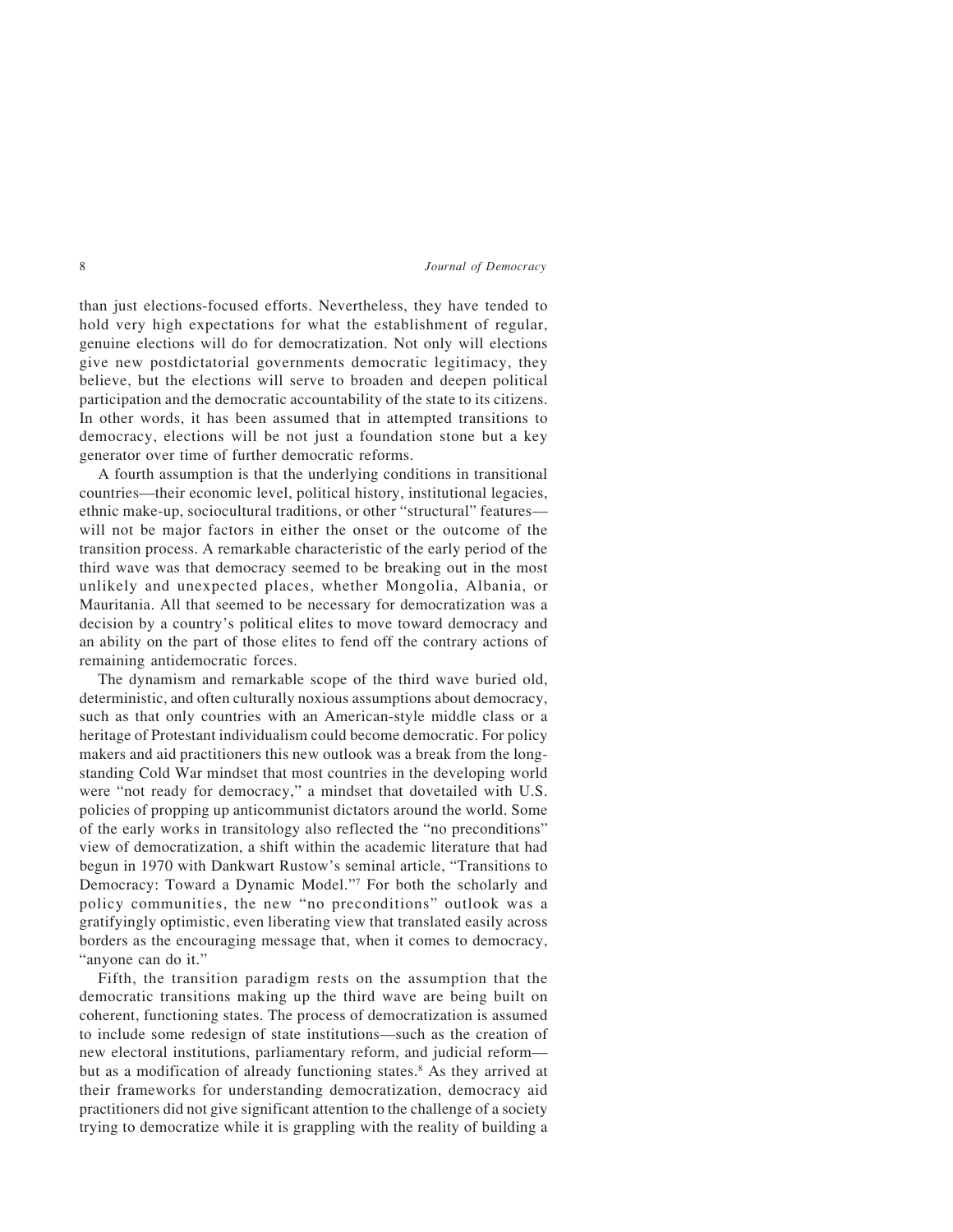state from scratch or coping with an existent but largely nonfunctional state. This did not appear to be an issue in Southern Europe or Latin America, the two regions that served as the experiential basis for the formation of the transition paradigm. To the extent that democracy promoters did consider the possibility of state-building as part of the transition process, they assumed that democracy-building and statebuilding would be mutually reinforcing endeavors or even two sides of the same coin.

# **Into the Gray Zone**

We turn then from the underlying assumptions of the paradigm to the record of experience. Efforts to assess the progress of the third wave are sometimes rejected as premature. Democracy is not built in a day, democracy activists assert, and it is too early to reach judgments about the results of the dozens of democratic transitions launched in the last two decades. Although it is certainly true that the current political situations of the "transitional countries" are not set in stone, enough time has elapsed to shed significant light on how the transition paradigm is holding up.

Of the nearly 100 countries considered as "transitional" in recent years, only a relatively small number—probably fewer than 20—are clearly en route to becoming successful, well-functioning democracies or at least have made some democratic progress and still enjoy a positive dynamic of democratization.<sup>9</sup> The leaders of the group are found primarily in Central Europe and the Baltic region—Poland, Hungary, the Czech Republic, Estonia, and Slovenia—though there are a few in South America and East Asia, notably Chile, Uruguay, and Taiwan. Those that have made somewhat less progress but appear to be still advancing include Slovakia, Romania, Bulgaria, Mexico, Brazil, Ghana, the Philippines, and South Korea.

By far the majority of third-wave countries have not achieved relatively well-functioning democracy or do not seem to be deepening or advancing whatever democratic progress they have made. In a small number of countries, initial political openings have clearly failed and authoritarian regimes have resolidified, as in Uzbekistan, Turkmenistan, Belarus, and Togo. Most of the "transitional countries," however, are neither dictatorial nor clearly headed toward democracy. They have entered a political gray zone.<sup>10</sup> They have some attributes of democratic political life, including at least limited political space for opposition parties and independent civil society, as well as regular elections and democratic constitutions. Yet they suffer from serious democratic deficits, often including poor representation of citizens' interests, low levels of political participation beyond voting, frequent abuse of the law by government officials, elections of uncertain legitimacy, very low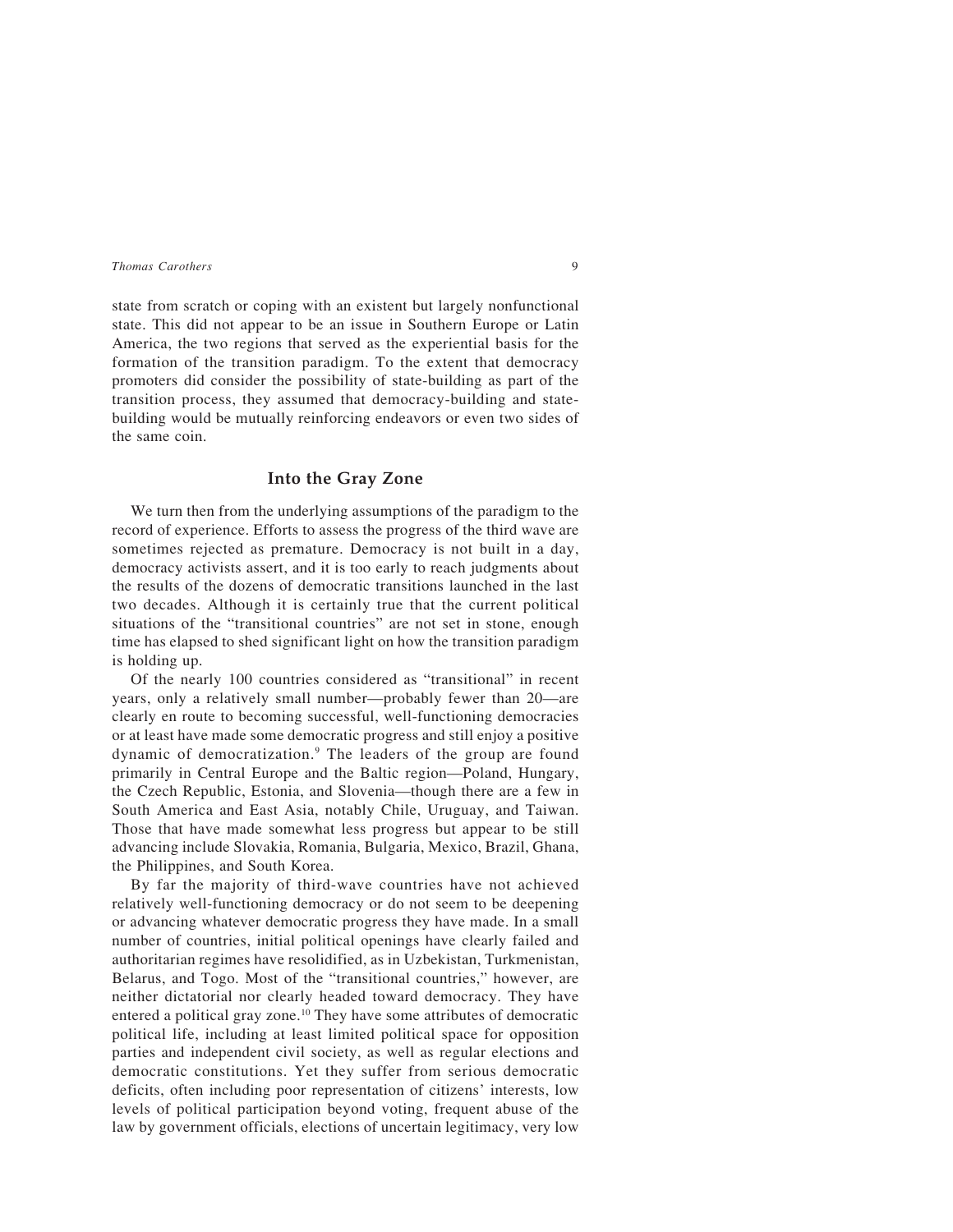levels of public confidence in state institutions, and persistently poor institutional performance by the state.

As the number of countries falling in between outright dictatorship and well-established liberal democracy has swollen, political analysts have proffered an array of "qualified democracy" terms to characterize them, including semi-democracy, formal democracy, electoral democracy, façade democracy, pseudo-democracy, weak democracy, partial democracy, illiberal democracy, and virtual democracy.<sup>11</sup> Some of these terms, such as "façade democracy" and "pseudo-democracy," apply only to a fairly specific subset of gray-zone cases. Other terms, such as "weak democracy" and "partial democracy," are intended to have much broader applicability. Useful though these terms can be, especially when rooted in probing analysis such as O'Donnell's work on "delegative democracy," they share a significant liability: By describing countries in the gray zone as types of democracies, analysts are in effect trying to apply the transition paradigm to the very countries whose political evolution is calling that paradigm into question.<sup>12</sup> Most of the "qualified democracy" terms are used to characterize countries as being stuck somewhere on the assumed democratization sequence, usually at the start of the consolidation phase.

The diversity of political patterns within the gray zone is vast. Many possible subtypes or subcategories could potentially be posited, and much work remains to be done to assess the nature of gray-zone politics. As a first analytic step, two broad political syndromes can be seen to be common in the gray zone. They are not rigidly delineated political-system types but rather political patterns that have become regular and somewhat entrenched. Though they have some characteristics in common, they differ in crucial ways and basically are mutually exclusive.

The first syndrome is feckless pluralism. Countries whose political life is marked by feckless pluralism tend to have significant amounts of political freedom, regular elections, and alternation of power between genuinely different political groupings. Despite these positive features, however, democracy remains shallow and troubled. Political participation, though broad at election time, extends little beyond voting. Political elites from all the major parties or groupings are widely perceived as corrupt, self-interested, and ineffective. The alternation of power seems only to trade the country's problems back and forth from one hapless side to the other. Political elites from all the major parties are widely perceived as corrupt, self-interested, dishonest, and not serious about working for their country. The public is seriously disaffected from politics, and while it may still cling to a belief in the ideal of democracy, it is extremely unhappy about the political life of the country. Overall, politics is widely seen as a stale, corrupt, elite-dominated domain that delivers little good to the country and commands equally little respect. And the state remains persistently weak. Economic policy is often poorly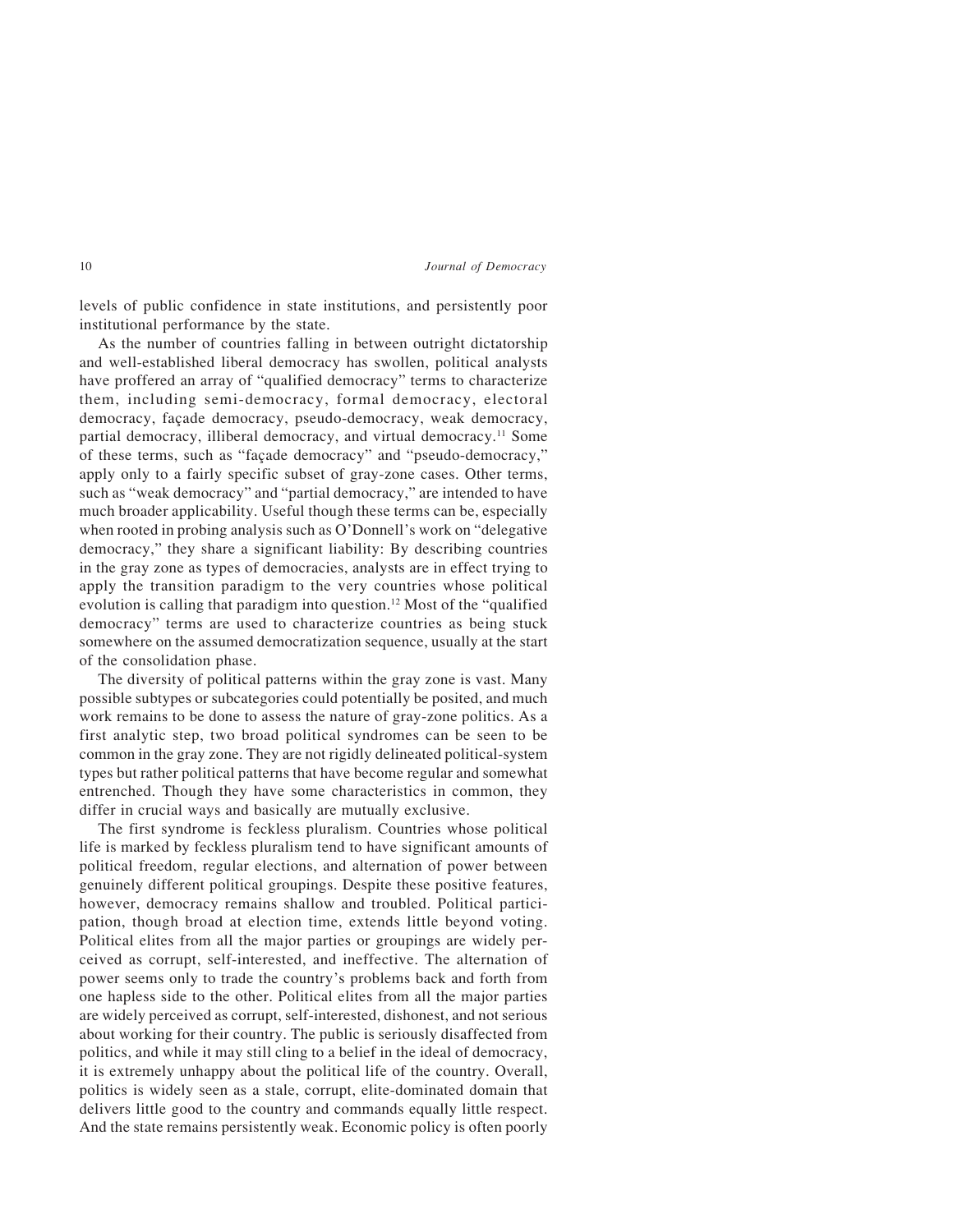conceived and executed, and economic performance is frequently bad or even calamitous. Social and political reforms are similarly tenuous, and successive governments are unable to make headway on most of the major problems facing the country, from crime and corruption to health, education, and public welfare generally.

Feckless pluralism is most common in Latin America, a region where most countries entered their attempted democratic transitions with diverse political parties already in place yet also with a deep legacy of persistently poor performance of state institutions. Nicaragua, Ecuador, Guatemala, Panama, Honduras, and Bolivia all fall into this category, as did Venezuela in the decade prior to the election of Hugo Chávez. Argentina and Brazil hover uneasily at its edge. In the postcommunist world, Moldova, Bosnia, Albania, and Ukraine have at least some significant signs of the syndrome, with Romania and Bulgaria teetering on its edge. Nepal is a clear example in Asia; Bangladesh, Mongolia, and Thailand may also qualify. In sub-Saharan Africa, a few states, such as Madagascar, Guinea-Bissau, and Sierra Leone, may be cases of feckless pluralism, though alternation of power remains rare generally in that region.

There are many variations of feckless pluralism. In some cases, the parties that alternate power between them are divided by paralyzing acrimony and devote their time out of power to preventing the other party from accomplishing anything at all, as in Bangladesh. In other cases, the main competing groups end up colluding, formally or informally, rendering the alternation of power unhelpful in a different manner, as happened in Nicaragua in the late 1990s. In some countries afflicted with feckless pluralism, the political competition is between deeply entrenched parties that essentially operate as patronage networks and seem never to renovate themselves, as in Argentina or Nepal. In others, the alternation of power occurs between constantly shifting political groupings, short-lived parties led by charismatic individuals or temporary alliances in search of a political identity, as in Guatemala or Ukraine. These varied cases nonetheless share a common condition that seems at the root of feckless pluralism—the whole class of political elites, though plural and competitive, are profoundly cut off from the citizenry, rendering political life an ultimately hollow, unproductive exercise.

# **Dominant-Power Politics**

The most common other political syndrome in the gray zone is dominant-power politics. Countries with this syndrome have limited but still real political space, some political contestation by opposition groups, and at least most of the basic institutional forms of democracy. Yet one political grouping—whether it is a movement, a party, an extended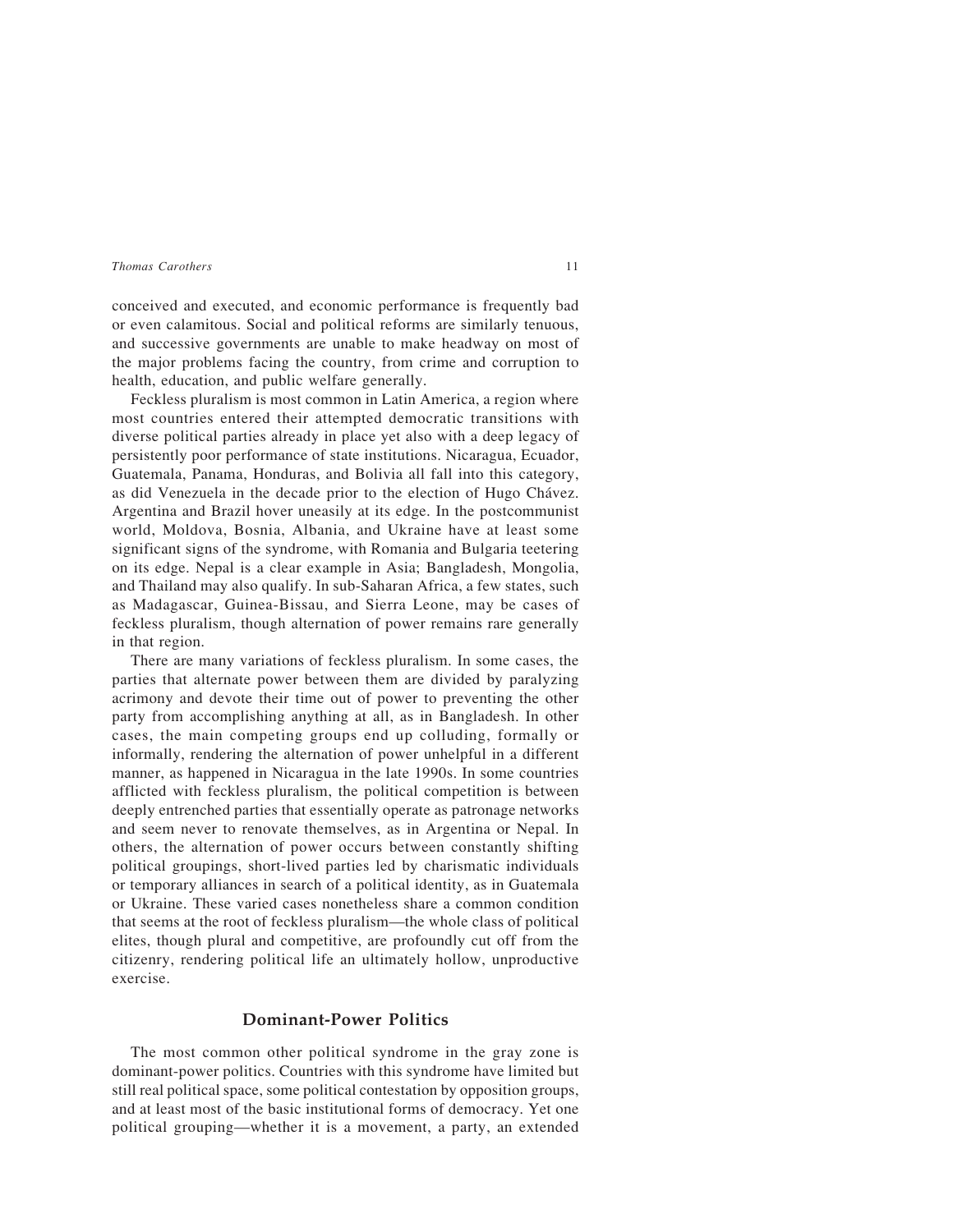family, or a single leader—dominates the system in such a way that there appears to be little prospect of alternation of power in the foreseeable future.

Unlike in countries beset with feckless pluralism, a key political problem in dominant-power countries is the blurring of the line between the state and the ruling party (or ruling political forces). The state's main assets—that is to say, the state as a source of money, jobs, public information (via state media), and police power—are gradually put in the direct service of the ruling party. Whereas in feckless pluralism judiciaries are often somewhat independent, the judiciary in dominantpower countries is typically cowed, as part of the one-sided grip on power. And while elections in feckless-pluralist countries are often quite free and fair, the typical pattern in dominant-power countries is one of dubious but not outright fraudulent elections in which the ruling group tries to put on a good-enough electoral show to gain the approval of the international community while quietly tilting the electoral playing field far enough in its own favor to ensure victory.

As in feckless-pluralist systems, the citizens of dominant-power systems tend to be disaffected from politics and cut off from significant political participation beyond voting. Since there is no alternation of power, however, they are less apt to evince the "a pox on all your houses" political outlook pervasive in feckless-pluralist systems. Yet those opposition political parties that do exist generally are hard put to gain much public credibility due to their perennial status as outsiders to the main halls of power. Whatever energies and hopes for effective opposition to the regime remain often reside in civil society groups, usually a loose collection of advocacy NGOs and independent media (often funded by Western donors) that skirmish with the government on human rights, the environment, corruption, and other issues of public interest.

The state tends to be as weak and poorly performing in dominantpower countries as in feckless-pluralist countries, though the problem is often a bureaucracy decaying under the stagnancy of de facto oneparty rule rather than the disorganized, unstable nature of state management (such as the constant turnover of ministers) typical of feckless pluralism. The long hold on power by one political group usually produces large-scale corruption and crony capitalism. Due to the existence of some political openness in these systems, the leaders do often feel some pressure from the public about corruption and other abuses of state power. They even may periodically declare their intention to root out corruption and strengthen the rule of law. But their deepseated intolerance for anything more than limited opposition and the basic political configuration over which they preside breed the very problems they publicly commit themselves to tackling.

Dominant-power systems are prevalent in three regions. In sub-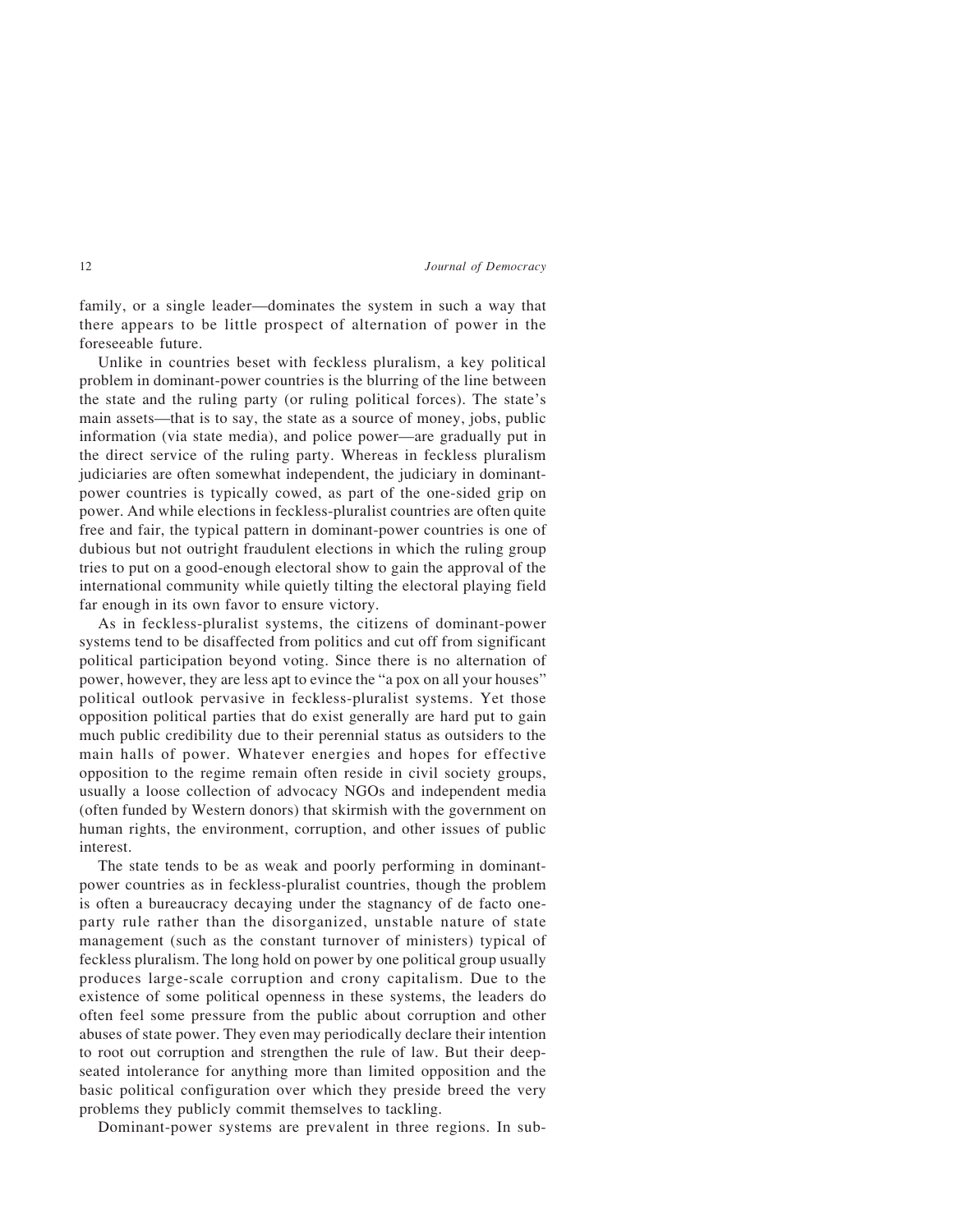Saharan Africa, the widely hailed wave of democratization that washed over the region in the early 1990s has ended up producing many dominant-power systems. In some cases, one-party states liberalized yet ended up permitting only very limited processes of political opening, as in Cameroon, Burkina Faso, Equatorial Guinea, Tanzania, Gabon, Kenya, and Mauritania. In a few cases, old regimes were defeated or collapsed, yet the new regimes have ended up in dominant-party structures, as in Zambia in the 1990s, or the forces previously shunted aside have reclaimed power, as in Congo (Brazzaville).

Dominant-power systems are found in the former Soviet Union as well. Armenia, Azerbaijan, Georgia, Kyrgyzstan, and Kazakhstan fall in this category. The other Central Asian republics and Belarus are better understood as out-and-out authoritarian systems. The liberalization trend that arose in the Middle East in the mid-1980s and has unfolded in fits and starts ever since has moved some countries out of the authoritarian camp into the dominant-power category. These include Morocco, Jordan, Algeria, Egypt, Iran, and Yemen. Dominant-power systems are scarce outside of these three regions. In Asia, Malaysia and Cambodia count as examples. In Latin America, Paraguay may be one case, and Venezuela is likely headed toward becoming a second.

Dominant-power systems vary in their degree of freedom and their political direction. Some have very limited political space and are close to being dictatorships. Others allow much more freedom, albeit still with limits. A few "transitional countries," including the important cases of South Africa and Russia, fall just to the side of this syndrome. They have a fair amount of political freedom and have held competitive elections of some legitimacy (though sharp debate on that issue exists with regard to Russia). Yet they are ruled by political forces that appear to have a long-term hold on power (if one considers the shift from Yeltsin to Putin more as a political transfer than an alternation of power), and it is hard to imagine any of the existing opposition parties coming to power for many years to come. If they maintain real political freedom and open competition for power, they may join the ranks of cases, such as Italy and Japan (prior to the 1990s) and Botswana, of longtime democratic rule by one party. Yet due to the tenuousness of their new democratic institutions, they face the danger of slippage toward the dominant-power syndrome.

As political syndromes, both feckless pluralism and dominant-power politics have some stability. Once in them, countries do not move out of them easily. Feckless pluralism achieves its own dysfunctional equilibrium—the passing of power back and forth between competing elites who are largely isolated from the citizenry but willing to play by widely accepted rules. Dominant-power politics also often achieves a kind of stasis, with the ruling group able to keep political opposition on the ropes while permitting enough political openness to alleviate pressure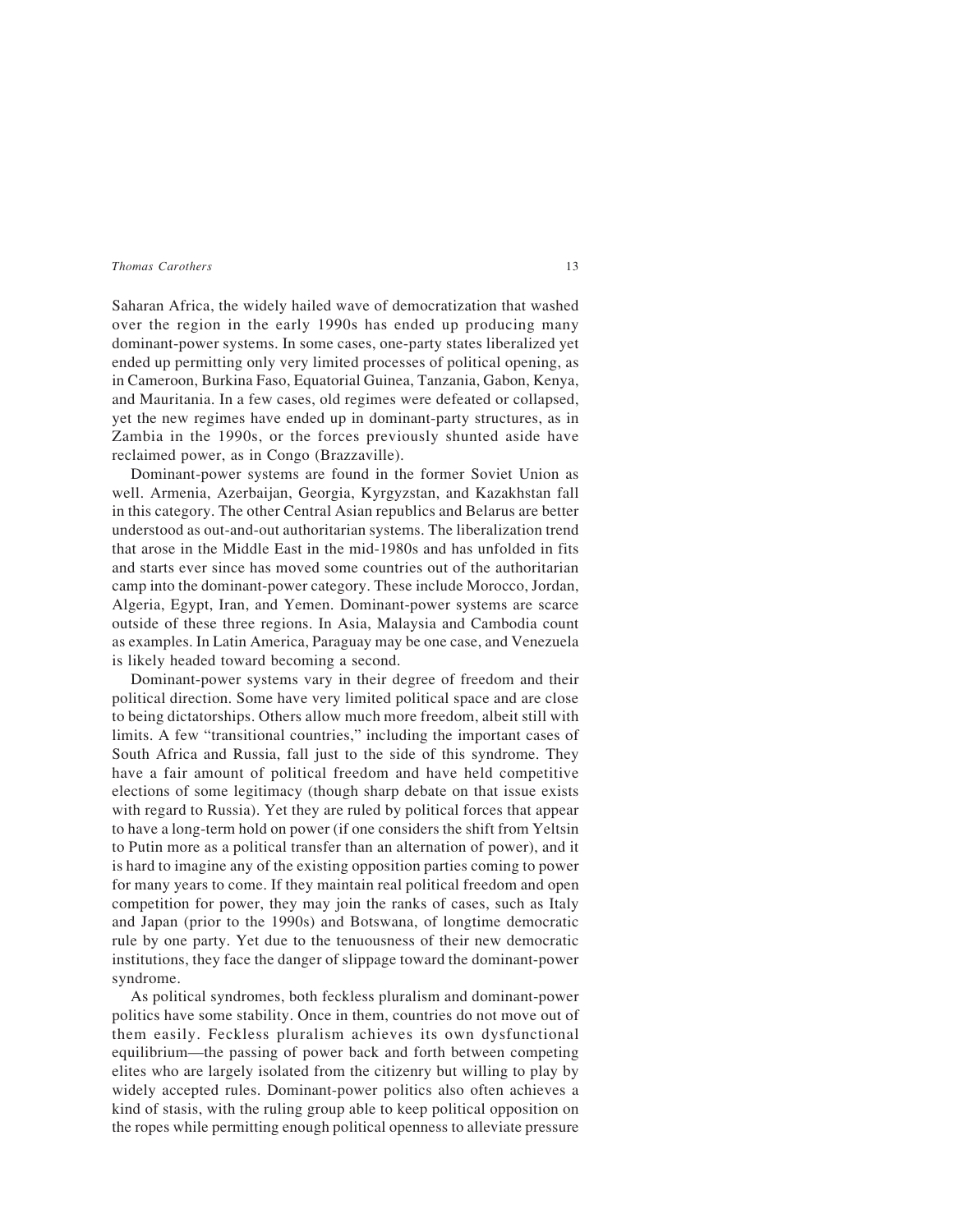from the public. They are by no means permanent political configurations; no political configuration lasts forever. Countries can and do move out of them—either from one to the other or out of either toward liberal democracy or dictatorship. For a time in the 1990s, Ukraine seemed stuck in dominant-power politics but may be shifting to something more like feckless pluralism. Senegal was previously a clear case of dominant-power politics but, with the opposition victory in the 2000 elections, may be moving toward either liberal democracy or feckless pluralism.

Although many countries in the gray zone have ended up as examples of either feckless pluralism or dominant-power politics, not all have. A small number of "transitional countries" have moved away from authoritarian rule only in the last several years, and their political trajectory is as yet unclear. Indonesia, Nigeria, Serbia, and Croatia are four prominent examples of this type. Some countries that experienced political openings in the 1980s or 1990s have been so wracked by civil conflict that their political systems are too unstable or incoherent to pin down easily, though they are definitely not on a path of democratization. The Democratic Republic of Congo, Liberia, Sierra Leone, and Somalia all represent this situation.

# **The Crash of Assumptions**

Taken together, the political trajectories of most third-wave countries call into serious doubt the transition paradigm. This is apparent if we revisit the major assumptions underlying the paradigm in light of the above analysis.

First, the almost automatic assumption of democracy promoters during the peak years of the third wave that any country moving away from dictatorship was "in transition to democracy" has often been inaccurate and misleading. Some of those countries have hardly democratized at all. Many have taken on a smattering of democratic features but show few signs of democratizing much further and are certainly not following any predictable democratization script. The most common political patterns to date among the "transitional countries"—feckless pluralism and dominant-power politics—include elements of democracy but should be understood as alternative directions, not way stations to liberal democracy. The persistence in official U.S. democracy-promotion circles of using transitional language to characterize countries that in no way conform to any democratization paradigm borders in some case on the surreal—including not just the case of Congo cited above but many others, such as Moldova ("Moldova's democratic transition continues to progress steadily"), Zambia ("Zambia is . . . moving steadily toward . . . the creation of a viable multiparty democracy"), Cambodia ("policy successes in Cambodia towards democracy and improved governance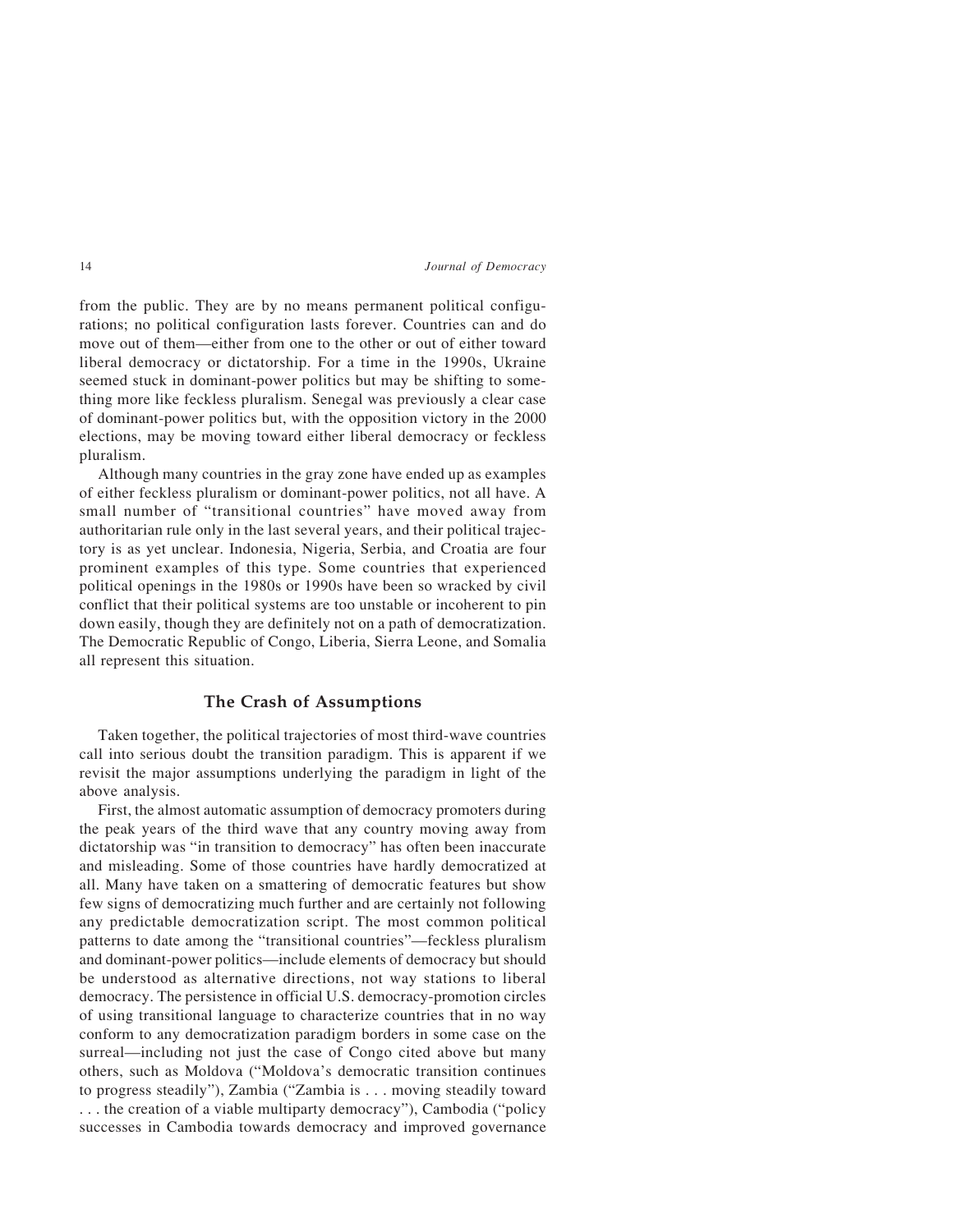within the past 18 months are numerous"), and Guinea ("Guinea has made significant strides toward building a democratic society").<sup>13</sup> The continued use of the transition paradigm constitutes a dangerous habit of trying to impose a simplistic and often incorrect conceptual order on an empirical tableau of considerable complexity.

Second, not only is the general label and concept of "transitional country" unhelpful, but the assumed sequence of stages of democratization is defied by the record of experience. Some of the most encouraging cases of democratization in recent years—such as Taiwan, South Korea, and Mexico—did not go through the paradigmatic process of democratic breakthrough followed rapidly by national elections and a new democratic institutional framework. Their political evolutions were defined by an almost opposite phenomenon—extremely gradual, incremental processes of liberalization with an organized political opposition (not softliners in the regime) pushing for change across successive elections and finally winning. And in many of the countries that did go through some version of what appeared to be a democratic breakthrough, the assumed sequence of changes—first settling constitutive issues then working through second-order reforms—has not held. Constitutive issues have reemerged at unpredictable times, upending what are supposed to be later stages of transition, as in the recent political crises in Ecuador, the Central African Republic, and Chad.

Moreover, the various assumed component processes of consolidation—political party development, civil society strengthening, judicial reform, and media development—almost never conform to the technocratic ideal of rational sequences on which the indicator frameworks and strategic objectives of democracy promoters are built. Instead they are chaotic processes of change that go backwards and sideways as much as forward, and do not do so in any regular manner.

The third assumption of the transition paradigm—the notion that achieving regular, genuine elections will not only confer democratic legitimacy on new governments but continuously deepen political participation and democratic accountability—has often come up short. In many "transitional countries," reasonably regular, genuine elections are held but political participation beyond voting remains shallow and governmental accountability is weak. The wide gulf between political elites and citizens in many of these countries turns out to be rooted in structural conditions, such as the concentration of wealth or certain sociocultural traditions, that elections themselves do not overcome. It is also striking how often electoral competition does little to stimulate the renovation or development of political parties in many gray-zone countries. Such profound pathologies as highly personalistic parties, transient and shifting parties, or stagnant patronage-based politics appear to be able to coexist for sustained periods with at least somewhat legitimate processes of political pluralism and competition.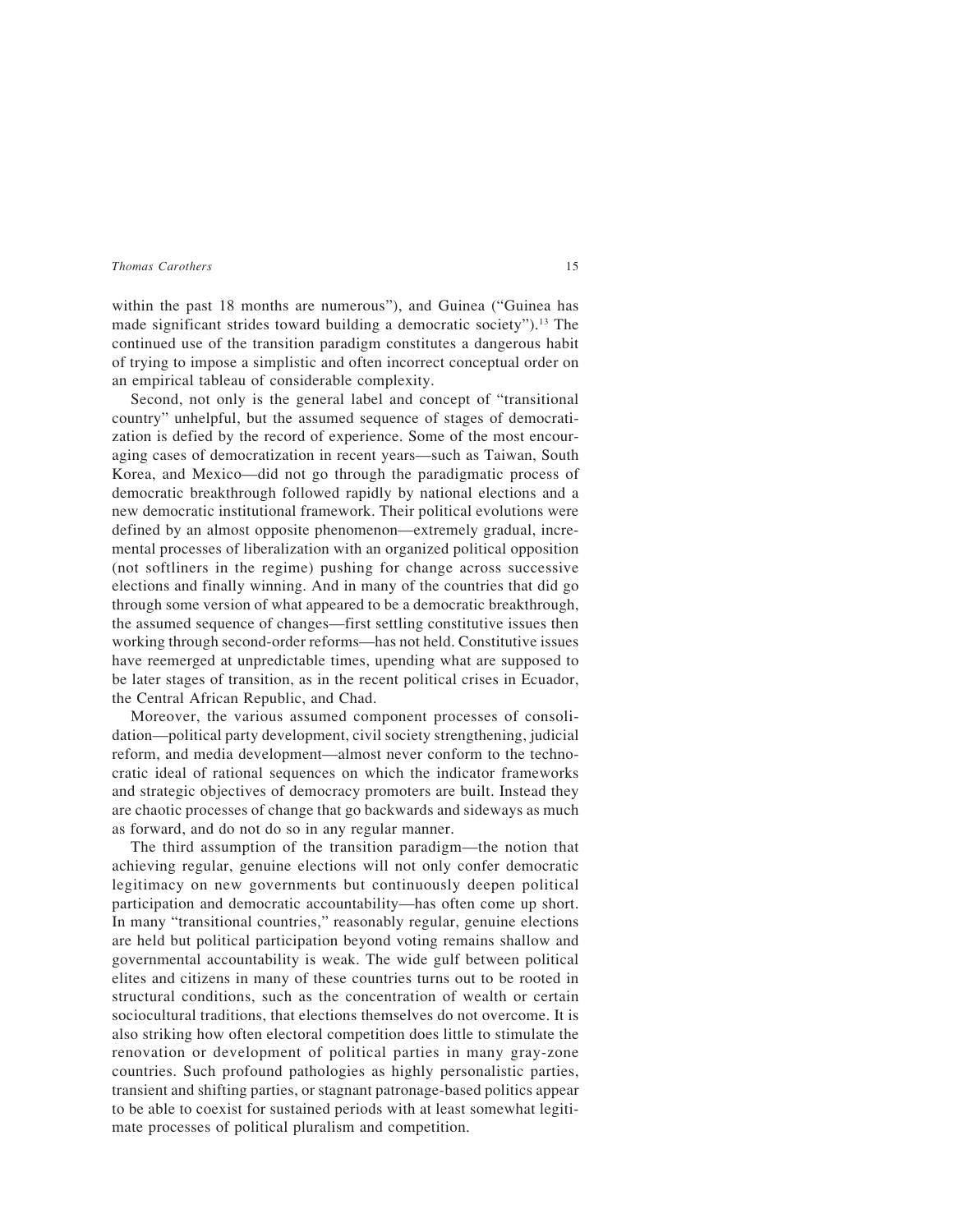These disappointments certainly do not mean that elections are pointless in such countries or that the international community should not continue to push for free and fair elections. But greatly reduced expectations are in order as to what elections will accomplish as generators of deep-reaching democratic change. Nepal is a telling example in this regard. Since 1990, Nepal has held many multiparty elections and experienced frequent alternation of power. Yet the Nepalese public remains highly disaffected from the political system and there is little real sense of democratic accountability.

Fourth, ever since "preconditions for democracy" were enthusiastically banished in the heady early days of the third wave, a contrary reality—the fact that various structural conditions clearly weigh heavily in shaping political outcomes—has been working its way back in. Looking at the more successful recent cases of democratization, for example, which tend to be found in Central Europe, the Southern Cone, or East Asia, it is clear that relative economic wealth, as well as past experience with political pluralism, contributes to the chances for democratic success. And looking comparatively within regions, whether in the former communist world or sub-Saharan Africa, it is evident that the specific institutional legacies from predecessor regimes strongly affect the outcomes of attempted transitions.

During the 1990s, a number of scholars began challenging the "no preconditions" line, with analyses of the roles that economic wealth, institutional legacies, social class, and other structural factors play in attempted democratic transitions.<sup>14</sup> Yet it has been hard for the democracypromotion community to take this work on board. Democracy promoters are strongly wedded to their focus on political processes and institutions. They have been concerned that trying to blend that focus with economic or sociocultural perspectives might lead to the dilution or reduction of democracy assistance. And having set up as organizations with an exclusively political perspective, it is hard for democracypromotion groups to include other kinds of expertise or approaches.

Fifth, state-building has been a much larger and more problematic issue than originally envisaged in the transition paradigm. Contrary to the early assumptions of democracy-aid practitioners, many third-wave countries have faced fundamental state-building challenges. Approximately 20 countries in the former Soviet Union and former Yugoslavia have had to build national state institutions where none existed before. Throughout much of sub-Saharan Africa, the liberalizing political wave of the 1990s ran squarely into the sobering reality of devastatingly weak states. In many parts of Latin America, the Middle East, and Asia, political change was carried out in the context of stable state structures, but the erratic performance of those states complicated every step.

Where state-building from scratch had to be carried out, the core impulses and interests of powerholders—such as locking in access to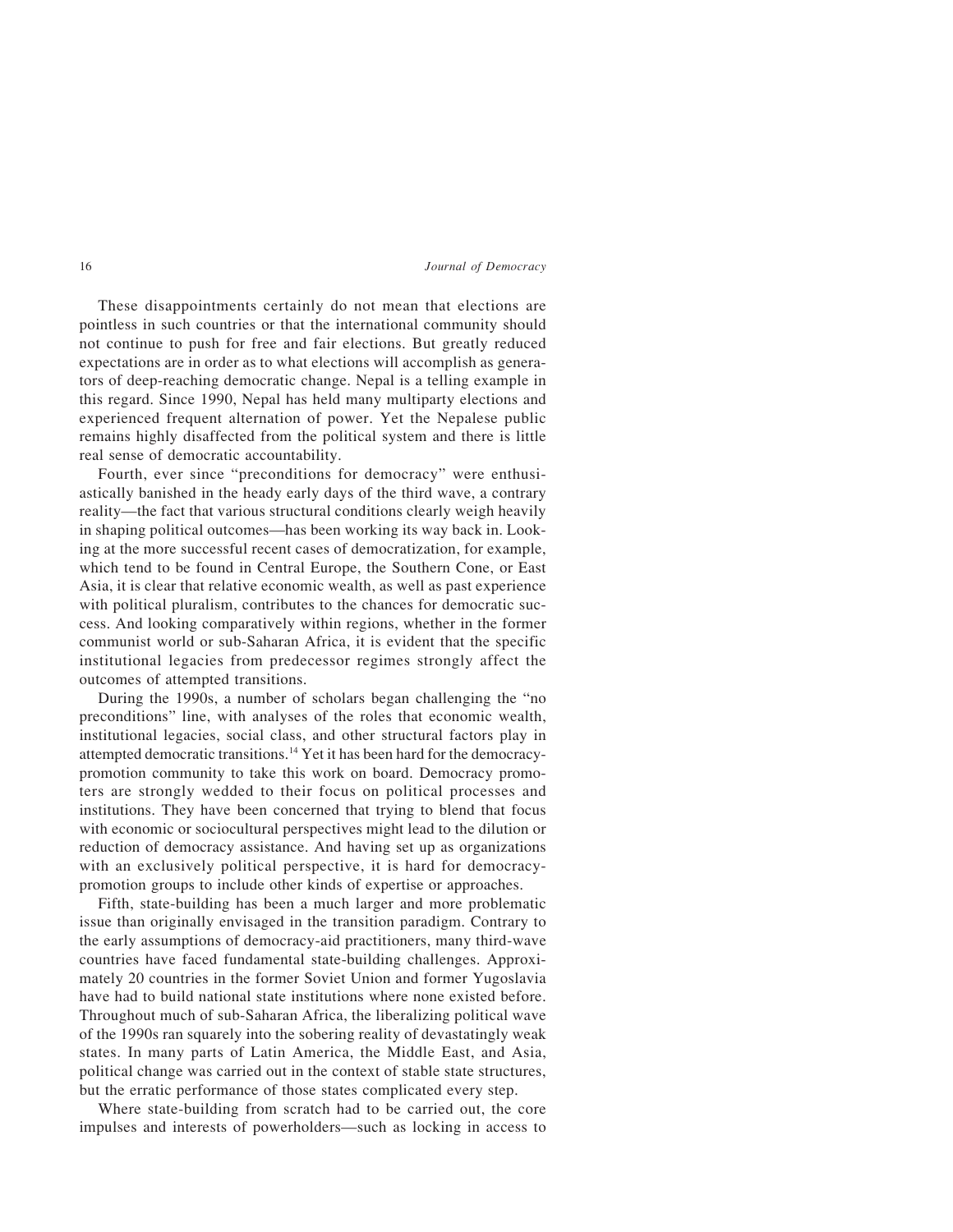power and resources as quickly as possible—ran directly contrary to what democracy-building would have required. In countries with existing but extremely weak states, the democracy-building efforts funded by donors usually neglected the issue of state-building. With their frequent emphasis on diffusing power and weakening the relative power of the executive branch—by strengthening the legislative and judicial branches of government, encouraging decentralization, and building civil society—they were more about the redistribution of state power than about state-building. The programs that democracy promoters have directed at governance have tended to be minor technocratic efforts, such as training ministerial staff or aiding cabinet offices, rather than major efforts at bolstering state capacity.

# **Letting Go**

It is time for the democracy-promotion community to discard the transition paradigm. Analyzing the record of experience in the many countries that democracy activists have been labeling "transitional countries," it is evident that it is no longer appropriate to assume:

• that most of these countries are actually in a transition to democracy;

• that countries moving away from authoritarianism tend to follow a three-part process of democratization consisting of opening, breakthrough, and consolidation;

• that the establishment of regular, genuine elections will not only give new governments democratic legitimacy but foster a longer term deepening of democratic participation and accountability;

• that a country's chances for successfully democratizing depend primarily on the political intentions and actions of its political elites without significant influence from underlying economic, social, and institutional conditions and legacies;

• that state-building is a secondary challenge to democracy-building and largely compatible with it.

It is hard to let go of the transitional paradigm, both for the conceptual order and for the hopeful vision it provides. Giving it up constitutes a major break, but not a total one. It does not mean denying that important democratic reforms have occurred in many countries in the past two decades. It does not mean that countries in the gray zone are doomed never to achieve well-functioning liberal democracy. It does not mean that free and fair elections in "transitional countries" are futile or not worth supporting. It does not mean that the United States and other international actors should abandon efforts to promote democracy in the world (if anything, it implies that, given how difficult democratization is, efforts to promote it should be redoubled).

It does mean, however, that democracy promoters should approach their work with some very different assumptions. They should start by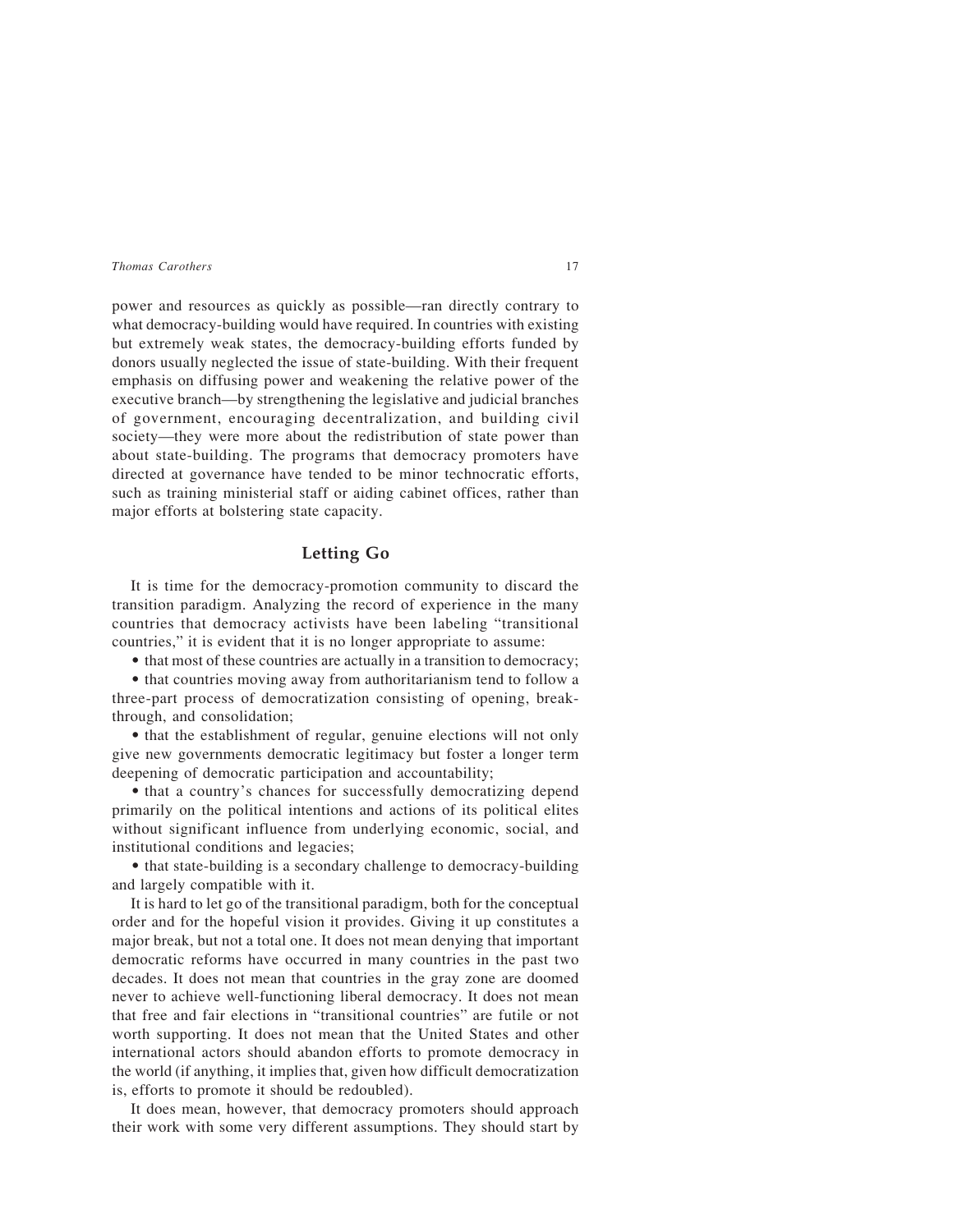assuming that what is often thought of as an uneasy, precarious middle ground between full-fledged democracy and outright dictatorship is actually the most common political condition today of countries in the

*What is often thought of as an uneasy, precarious middle ground between full-fledged democracy and outright dictatorship is actually the most common political condition today of countries in the developing world and the postcommunist world.*

developing world and the postcommunist world. It is not an exceptional category to be defined only in terms of its not being one thing or the other; it is a state of normality for many societies, for better or worse. The seemingly continual surprise and disappointment that Western political analysts express over the very frequent falling short of democracy in "transitional countries" should be replaced with realistic expectations about the likely patterns of political life in these countries.

Aid practitioners and policy makers looking at politics in a country that has recently moved away from

authoritarianism should not start by asking, "How is its democratic transition going?" They should instead formulate a more open-ended query, "What is happening politically?" Insisting on the former approach leads to optimistic assumptions that often shunt the analysis down a blind alley. To take one example, during the 1990s, Western policy makers habitually analyzed Georgia's post-1991 political evolution as a democratic transition, highlighting the many formal achievements, and holding up a basically positive image of the country. Then suddenly, at the end of the decade, the essential hollowness of Georgia's "democratic transition" became too apparent to ignore, and Georgia is now suddenly talked about as a country in serious risk of state failure or deep sociopolitical crisis.15

A whole generation of democracy aid is based on the transition paradigm, above all the typical emphasis on an institutional "checklist" as a basis for creating programs, and the creation of nearly standard portfolios of aid projects consisting of the same diffuse set of efforts all over—some judicial reform, parliamentary strengthening, civil society assistance, media work, political party development, civic education, and electoral programs. Much of the democracy aid based on this paradigm is exhausted. Where the paradigm fits well—in the small number of clearly successful transitions—the aid is not much needed. Where democracy aid is needed most, in many of the gray-zone countries, the paradigm fits poorly.

Democracy promoters need to focus in on the key political patterns of each country in which they intervene, rather than trying to do a little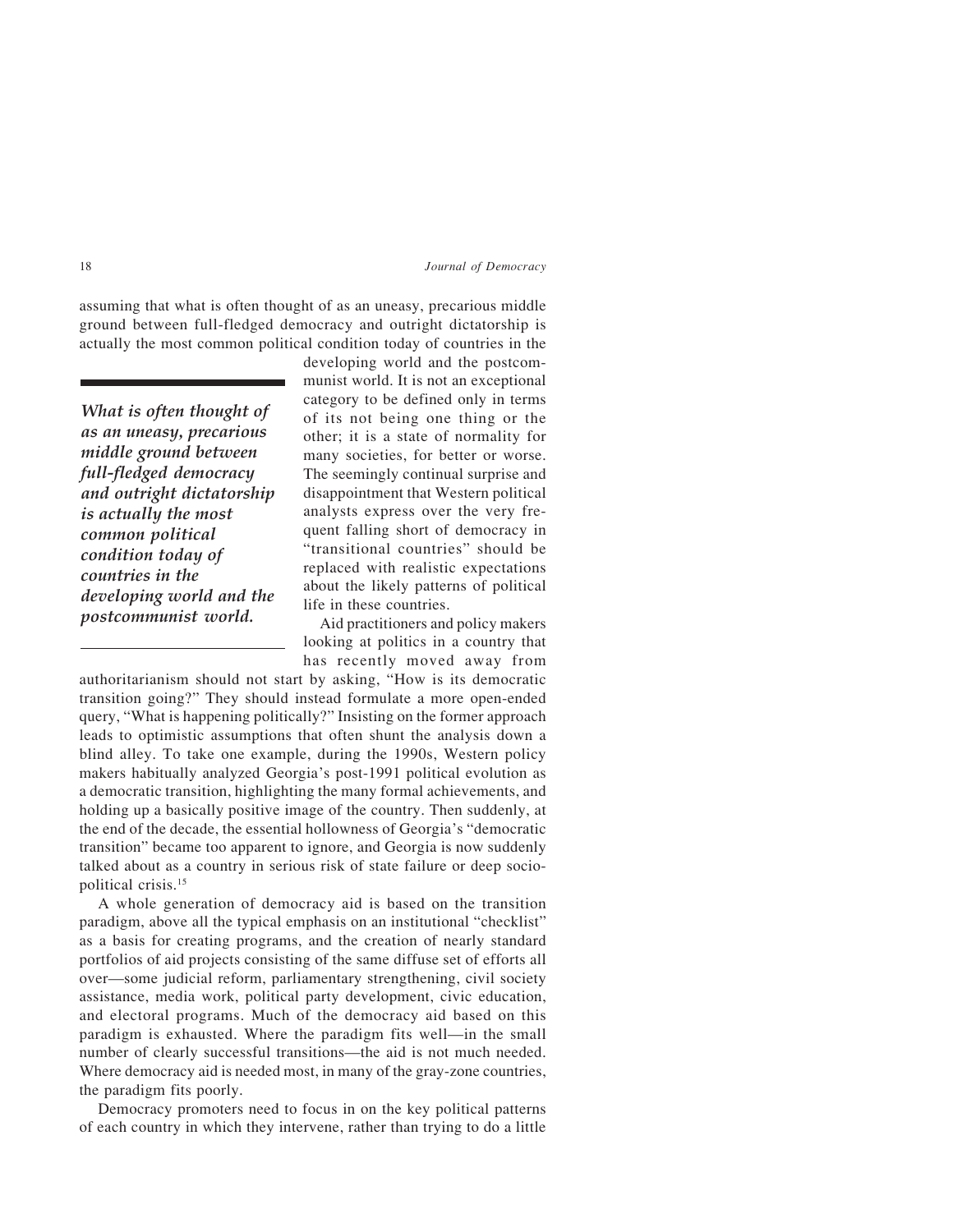of everything according to a template of ideal institutional forms. Where feckless pluralism reigns, this means giving concentrated attention to two interrelated issues: how to improve the variety and quality of the main political actors in the society and how to begin to bridge the gulf between the citizenry and the formal political system. Much greater attention to political party development should be a major part of the response, with special attention to encouraging new entrants into the political party scene, changing the rules and incentive systems that shape the current party structures, and fostering strong connections between parties and civil society groups (rather than encouraging civil society groups to stay away from partisan politics).

In dominant-power systems, democracy promoters should devote significant attention to the challenge of helping to encourage the growth of alternative centers of power. Merely helping finance the proliferation of nongovernmental organizations is an inadequate approach to this challenge. Again, political party development must be a top agenda item, especially through measures aimed at changing the way political parties are financed. It should include efforts to examine how the overconcentration of economic power (a standard feature of dominant-power systems) can be reduced as well as measures that call attention to and work against the blurring of the line between the ruling party and the state.

In other types of gray-zone countries, democracy promoters will need to settle on other approaches. The message for all gray-zone countries, however, is the same—falling back on a smorgasbord of democracy programs based on the vague assumption that they all contribute to some assumed process of consolidation is not good enough. Democracy aid must proceed from a penetrating analysis of the particular core syndrome that defines the political life of the country in question, and how aid interventions can change that syndrome.

Moving beyond the transition paradigm also means getting serious about bridging the longstanding divide between aid programs directed at democracy-building and those focused on social and economic development. USAID has initiated some work on this topic but has only scratched the surface of what could become a major synthesis of disparate domains in the aid world. One example of a topic that merits the combined attention of economic aid providers and democracy promoters is privatization programs. These programs have major implications for how power is distributed in a society, how ruling political forces can entrench themselves, and how the public participates in major policy decisions. Democracy promoters need to take a serious interest in these reform efforts and learn to make a credible case to economists that they should have a place at the table when such programs are being planned. The same is true for any number of areas of socioeconomic reform that tend to be a major focus of economic aid providers and that have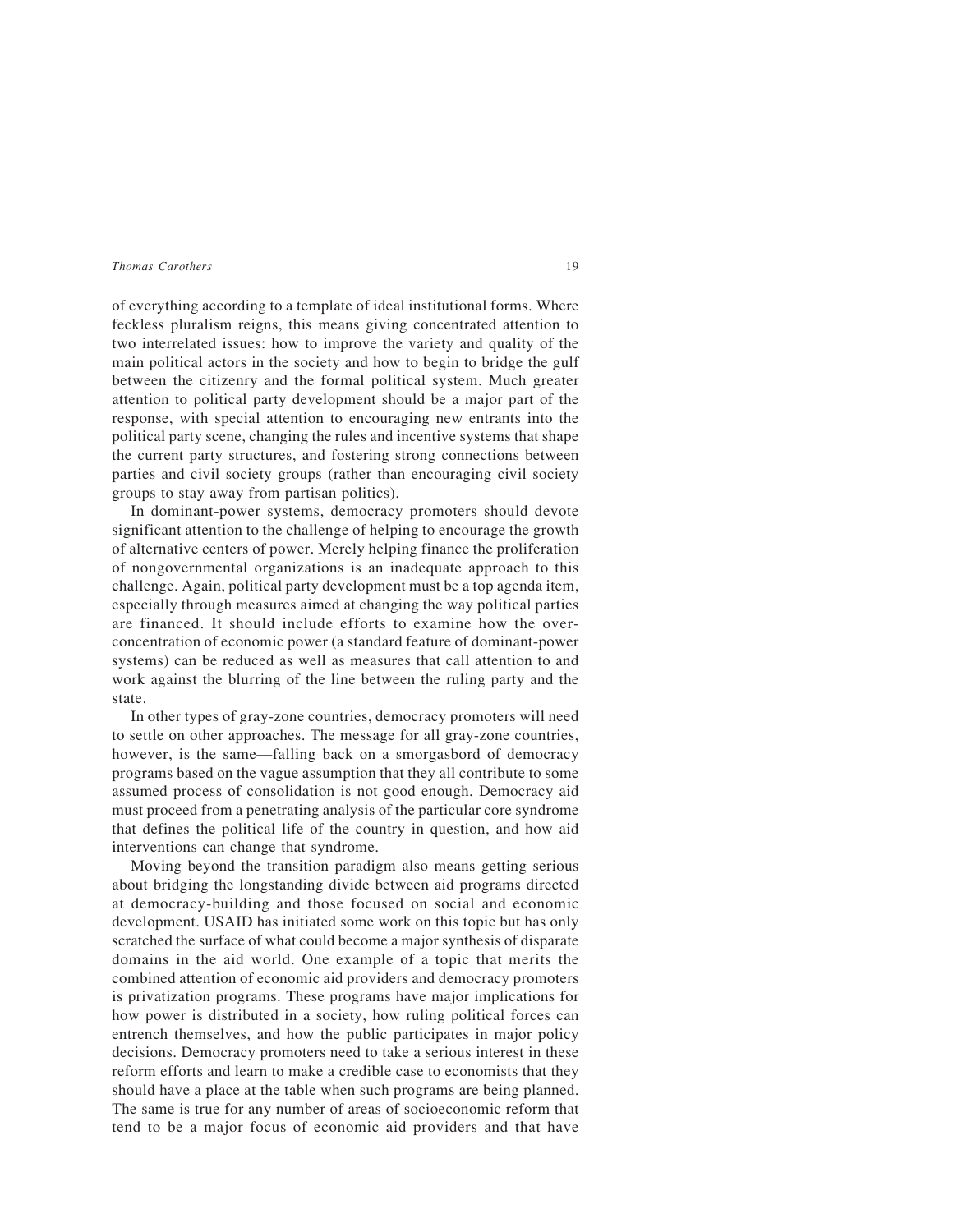potentially significant effects on the underlying sociopolitical domain, including pension reform, labor law reform, antitrust policy, banking reform, and tax reform. The onus is on democracy-aid providers to develop a broader conception of democracy work and to show that they have something to contribute on the main stage of the developmentassistance world.

These are only provisional ideas. Many other "next generation" challenges remain to be identified. The core point, however, is plain: The transition paradigm was a product of a certain time—the heady early days of the third wave—and that time has now passed. It is necessary for democracy activists to move on to new frameworks, new debates, and perhaps eventually a new paradigm of political change—one suited to the landscape of today, not the lingering hopes of an earlier era.

# **NOTES**

The author would like to thank Jeffrey Krutz for his research assistance relating to this article and Daniel Brumberg, Charles King, Michael McFaul, Marina Ottaway, Chris Sabatini, and Michael Shifter for their comments on the first draft.

1. Samuel P. Huntington, *The Third Wave: Democratization in the Late Twentieth Century* (Norman: University of Oklahoma Press, 1991).

2. Guillermo O'Donnell and Philippe C. Schmitter, *Transitions from Authoritarian Rule: Tentative Conclusions About Uncertain Democracies* (Baltimore: Johns Hopkins University Press, 1986).

3. Ruth Collier argues that a similar transition paradigm has prevailed in the scholarly writing on democratization. "The 'transitions literature,' as this current work has come to be known, has as its best representative the founding essay by O'Donnell and Schmitter (1986), which established a framework that is implicitly or explicitly followed in most other contributions." Ruth Berins Collier, *Paths Toward Democracy: The Working Class and Elites in Western Europe and South America* (Cambridge: Cambridge University Press, 1999), 5.

4. "Building Democracy in the Democratic Republic of Congo," *www.usaid.gov/ democracy/afr/congo.html.* Here and elsewhere in this article, I cite USAID documents because they are the most readily available practitioners' statements of guidelines and political assessments, but I believe that my analysis applies equally well to most other democracy-promotion organizations in the United States and abroad.

5. The conception of democratization as a predictable, sequential process of incremental steps is vividly exemplified in USAID's "managing for results" assessment system. See *Handbook of Democracy and Governance Program Indicators* (Washington, D.C.: USAID, August 1998).

6. Guillermo O'Donnell argues that the concept of democratic consolidation has teleological qualities, in "Illusions About Consolidation," *Journal of Democracy* 7 (April 1996): 34–51. A response to O'Donnell's charge is found in Richard Gunther, P. Nikiforos Diamandouros, and Hans-Jürgen Puhle, "O'Donnell's 'Illusions': A Rejoinder," *Journal of Democracy* 7 (October 1996): 151–59.

7. See, for example, Giuseppe Di Palma, *To Craft Democracies: An Essay on Democratic Transitions* (Berkeley: University of California Press, 1991). Dankwart